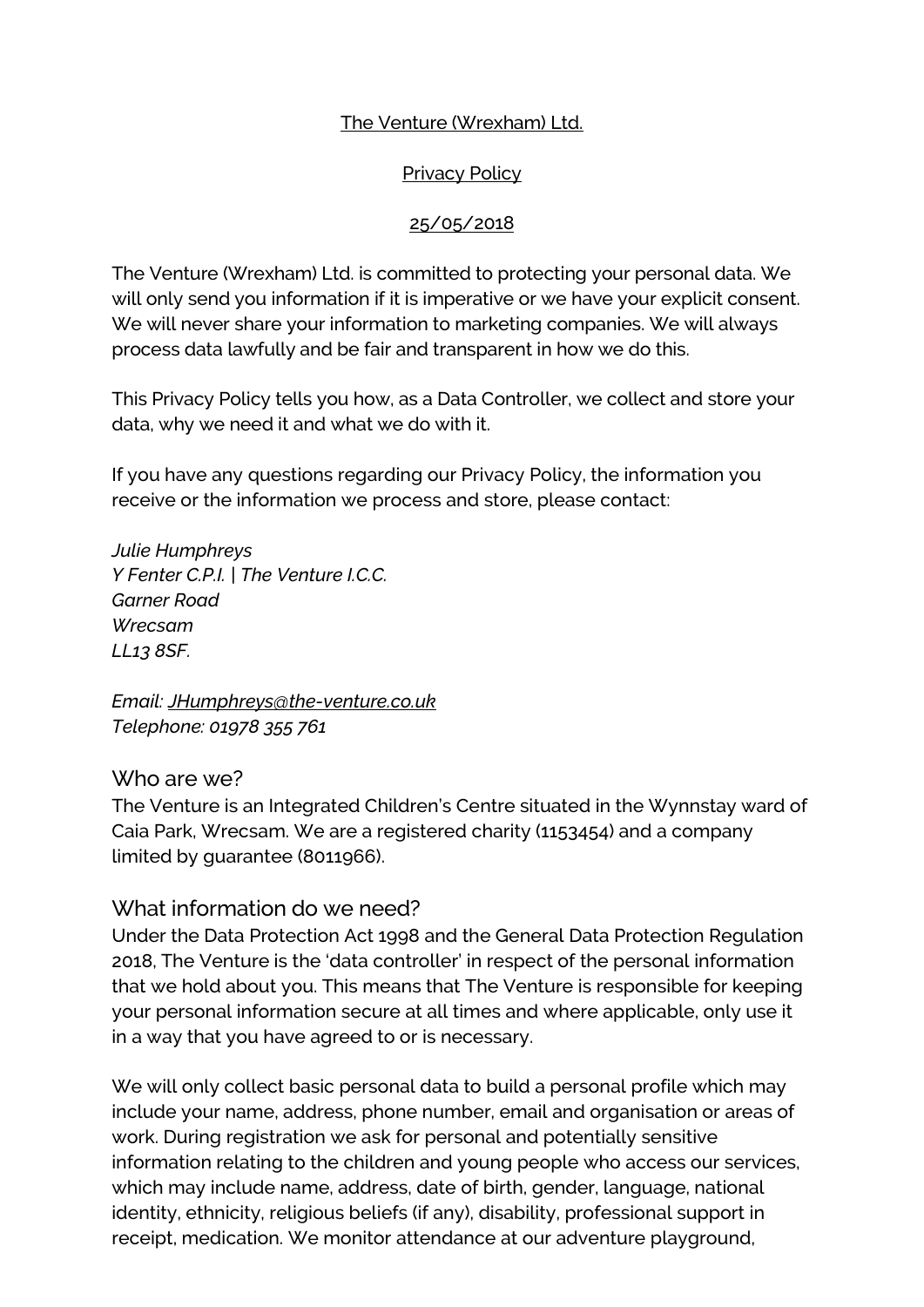children's centre, including Early Years Centre, and access to our services; this information may be linked or associated to the aforementioned profiles.

Regularly we take photographs and record videos to promote our work and share them on social media and other websites (including but not limited to Facebook, Twitter, Instagram, Tumblr & YouTube) and our own website [\(www.theventurewrexham.com\)](http://www.theventurewrexham.com/). During registration we ask for parents or guardians to grant permission for such media to be used.

# Why is The Venture allowed to process your personal data? Under the Data Protection Act 1998 and the General Data Protection Regulation 2018, The Venture is a 'data controller' because we collect and process personal information. We are allowed to do this as long as we have a valid, lawful reason for doing so.

The following indicates which legal bases we are relying on to process your personal data:

#### *As a member of The Venture, we will process your data to:*

Provide you information on membership events, benefits, resources and information about our AGM (Annual General Meeting). This data processing is necessary for the performance of membership contract between us. We will also inform you of renewal dates, fees (if applicable) and this data processing is for the purposes of legitimate interests to assist with membership retention and engagement with The Venture.

#### *As a parent, child or young person registering to access The Venture, we will process your data to:*

- Allow us to contact the relevant people in the event of an emergency.
- Allow us to consider any additional needs you may require, in terms of language, disability, medication, religious observation, allergy et. al.
- Allow us to check if permission has been granted for actions such as administering First Aid, administering medical treatment in the event of an emergency, applying plasters, applying sunscreen and other screening methods, face paints and the taking, displaying and distribution of photographs and videos online and in print.
- Allow us to identify the different sectors and organisations we may need to work with to assist you. We may process new information given to us by different sectors and organisations which would have been obtained under their own privacy agreement(s).
- Allow us to provide you, our staff and partners with arrangements for meetings, agendas, minutes, papers and other relevant information.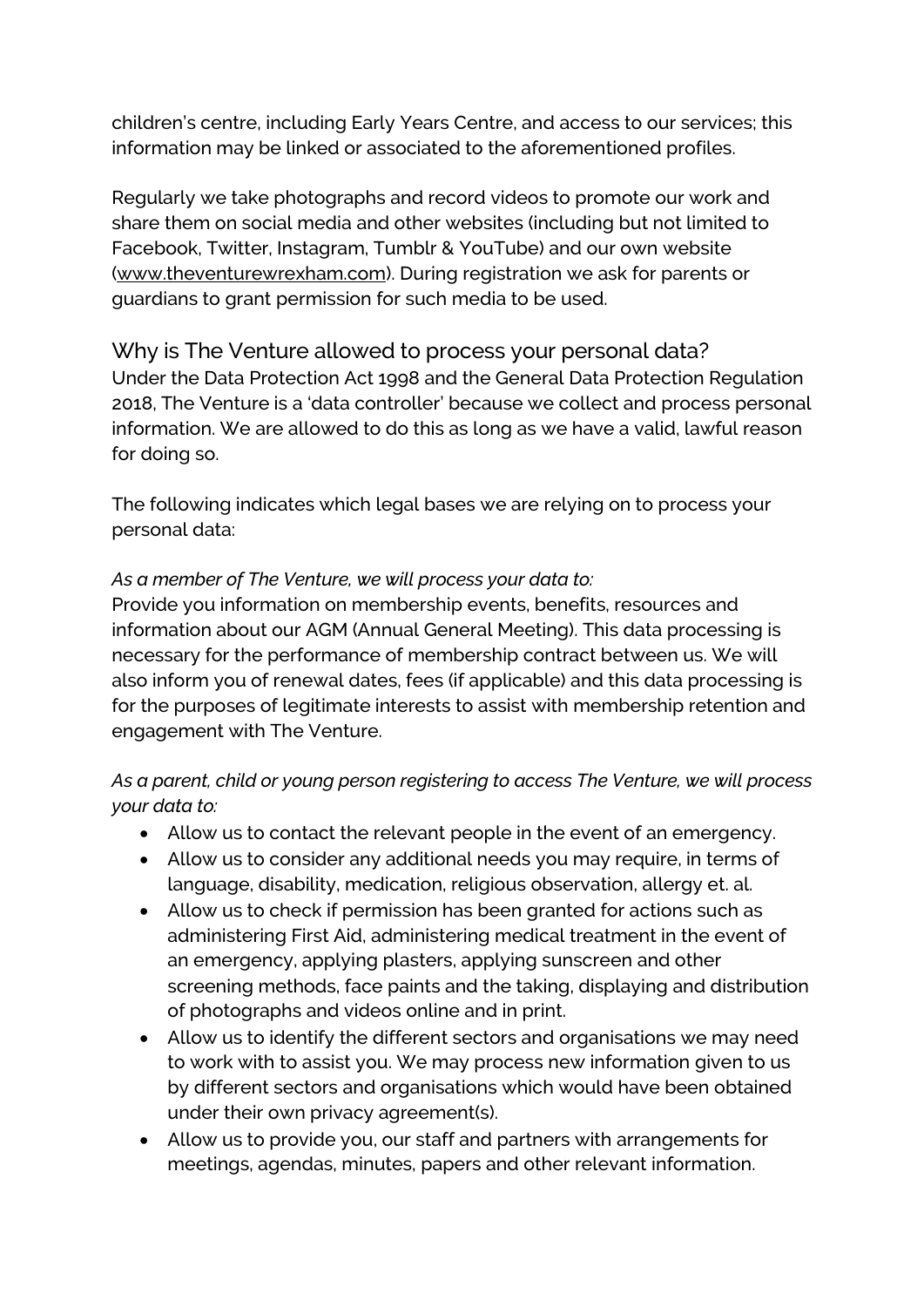### How do we get your personal information?

We collect personal information that you have specifically given to us via our registration forms, 'Membership Form' or other data gathering documents issued by The Venture. We will also record anecdotal information or factual accounts (such as incident reports, accident records, referrals et. al.), as reported by staff.

### What do we do with your information?

Your information is processed at The Venture's office in Wrecsam and, when risk assessed and authorised by management, at staff' private homes and other places of work. We will only use your information in the way that you have agreed to. For example, if you have asked to receive information about events, we will only send you information about events.

We make sure that your information is handled and stored securely and we will periodically review our procedures. We will not use your information to carry out automated decision making relating to you.

We may transfer information to the following organisations for the purposes outlined:

- 1. Microsoft: We use cloud storage and software in order to carry out our work and this is provided by Microsoft. The data is processed in the UK.
- 2. Wix: We use an online webmastering service in order to host our website and this is provided by Wix. Data is stored by them and "authorized affiliates" in the United States of America, in Europe (including in Lithuania, Germany and Ukraine), in Israel, and in other jurisdictions as necessary for the proper delivery of their Services and/or as may be required by law.
- 3. Local Authority: Many children and young people utilise The Venture to help navigate and compliment mainstream education. We communicate with schools to help achieve the best outcomes for those children and young people who attend both local schools and The Venture. We also provide support, advice and sign-posting to local authority services for parents, guardians and adult members of the community. From time-totime we may need to refer to agencies to safeguard the best interests of safeguarding a child, young person or vulnerable adult. Examples of such local authority departments include (not are not limited to): Adult Social Care, Children's Social Care, Corporate & Customer Services, Education, Environment & Planning, Finance, Housing & Economy and CCTV/Surveillance. The local authority is Wrexham County Borough Council and their current Terms can be found at [www.wrexham.gov.uk.](http://www.wrexham.gov.uk/) In some circumstances we may have to communication with neighbouring local authorities including (but not limited to): Flintshire, Denbighshire, Conwy, Gwynedd, Isle of Anglesey and Powys in Wales and Cheshire West and Chester, Cheshire East and Shropshire in England.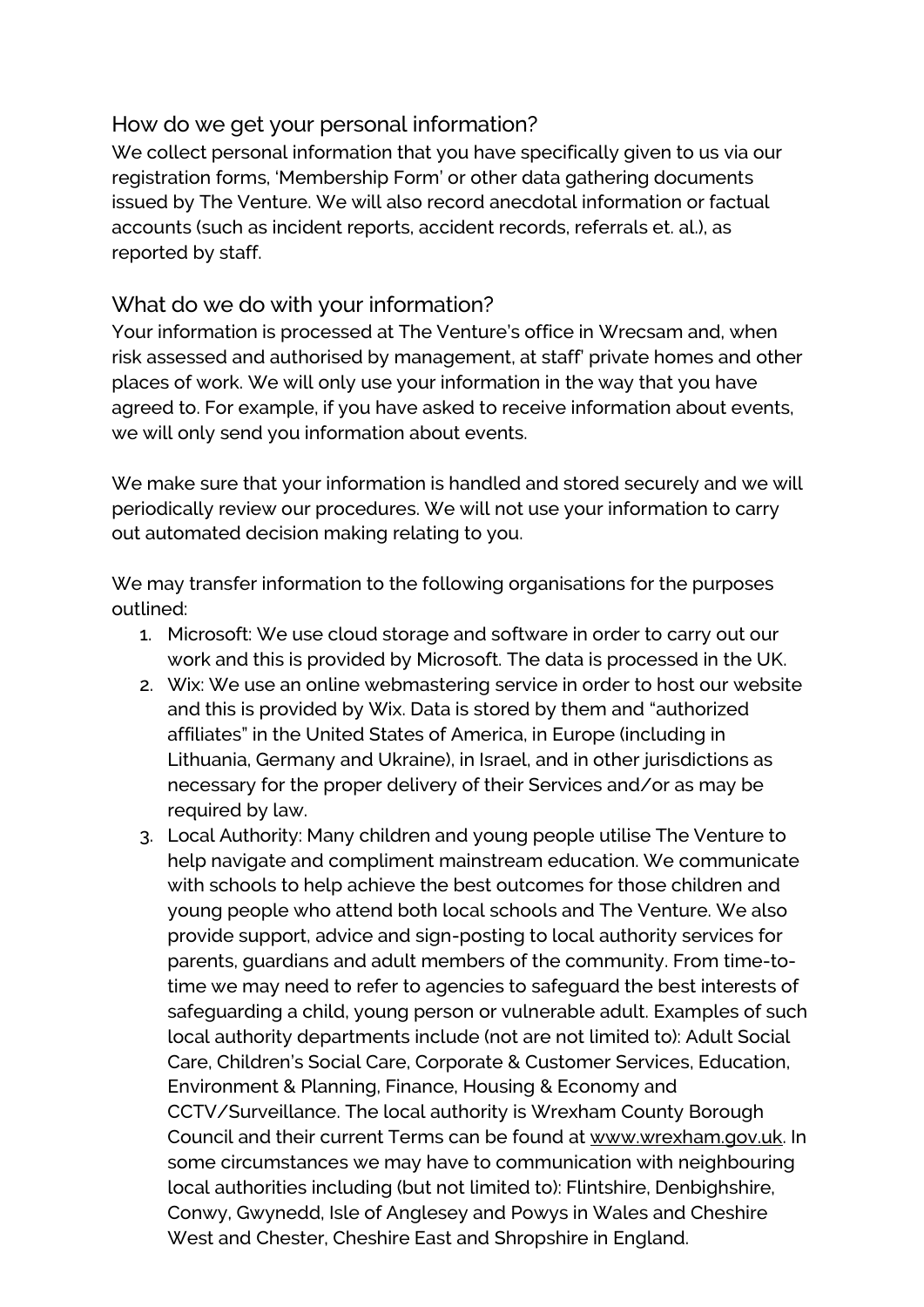- 4. North Wales Police: For the purposes of child protection and crime prevention, we communicate with local policing teams and North Wales Police centrally. North Wales Police is registered with the Information Commissioner in accordance with the requirements of (S. 19) of the Data Protection Act 1998 (Registration Number Z4895270). For more information please view their 'Fair Processing Notice'.
- 5. Agored Cymru: If you have enrolled on one of our accredited training courses, we will need to register individuals for accreditation with Agored Cymru. This is done through a secure portal hosted by Agored Cymru and is necessary for the accreditation process. Further information available on their website [www.agored.cymru.](http://www.agored.cymru/)

# What type of information do we send out?

The Venture offers a wide variety of services and information and, as long as we have your consent, we may inform you of:

- Membership
- Newsletters
- Conferences
- Events
- Invitations
- Networks
- Consultations
- Surveys
- Policies
- Legislation changes
- Research
- Briefings
- Tools and resources

# How long do we keep your information?

If you have joined as a member, we will keep your information for an initial period of 3 years after which we will contact you to renew your membership. As detailed in your membership application and pack, your name, address and email address will be kept in our legacy database for the purpose of contacting you in the event of a crisis or to inform you of a fundamental change to our organisation – you can opt out of this and request your information to be removed by contacting the Data Controller, as outlined above.

If you have registered as a child, young person, volunteer, adult or professional, for the purposes of open-access to the children's centre (including, but not limited to, Early Years Centre, adventure playground and Venture Alternative Learning (VAL) project), we will keep your information for an initial and general period of 6 years however your information may be kept for longer should it be outlined as necessary by an invested third party, i.e. funders or external accreditor. If you are no longer accessing services at the centre and wish for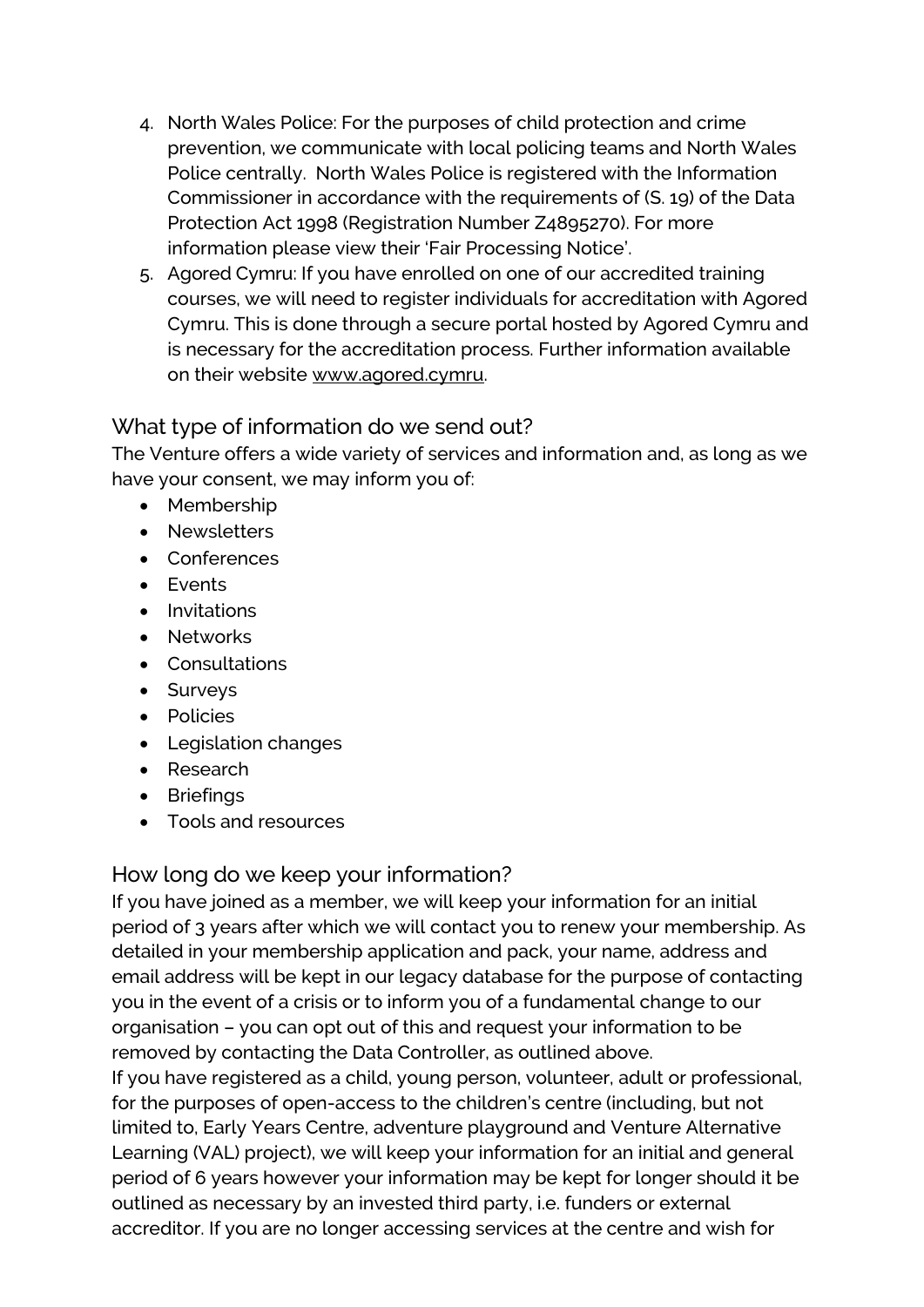your information to be removed, you can contact the Data Controller who will do so if it is not required to be kept by law or invested third parties.

# Website

When you use our website, the following information is automatically collected:

- Date and time of visit.
- IP address.
- The type of browser used.
- The pages visited.
- Which items were downloaded.

Your visit to our website will remain anonymous as none of the data collected is linked to any personal information. We will only store and process personal data if you voluntarily provide personal details via an online form or enquiry.

# Cookie Policy

Cookies are small text files that are put onto your device when you visit a website. They usually collect and store the information that you provide. Our cookies policy is dictated by Wix and outlined as such (accessed on 03/09/2018):

"There are two types of cookies:

Session (Transient) cookies: These cookies are erased when you close your browser, and do not collect information from your computer. They typically store information in the form of a session identification that does not personally identify the user.

Persistent (Permanent or Stored) cookies: These cookies are stored on your hard drive until they expire (i.e. the are based on a set expiration date) or until you delete them. These cookies are used to collect identifying information about the user, such as Web surfing behavior or user preferences for a specific site. Take a look at the table below to view which cookies Wix places on Wix sites:

| Cookie name       | Life span  | Purpose                                                                       |
|-------------------|------------|-------------------------------------------------------------------------------|
| svSession         | Persistent | Identifies unique<br>visitors and tracks a<br>visitor's sessions on a<br>site |
| hs                | Session    | Security                                                                      |
| <b>XSRF-TOKEN</b> | Persistent | Security                                                                      |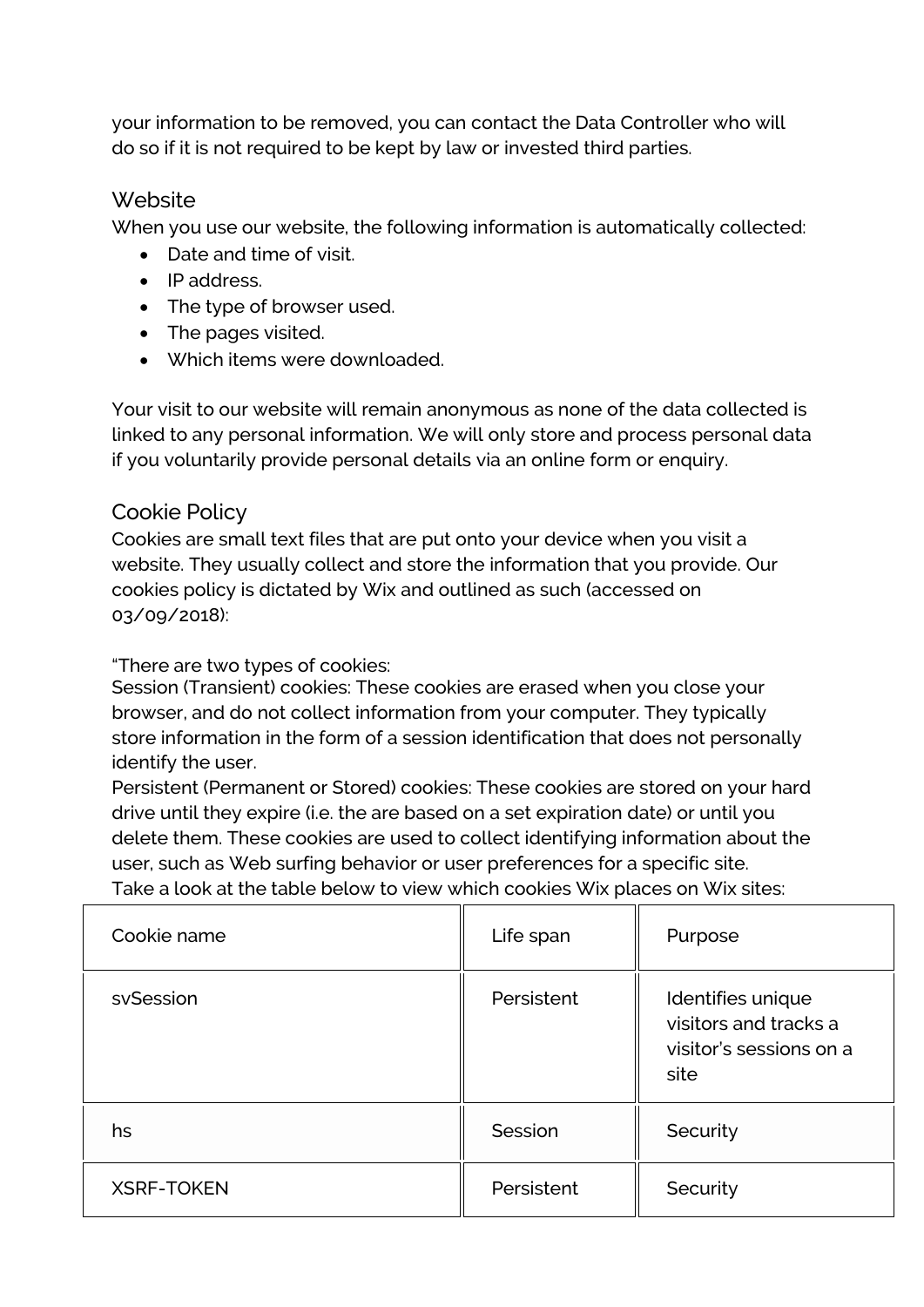| Cookie name                                                                          | Life span                 | Purpose                              |
|--------------------------------------------------------------------------------------|---------------------------|--------------------------------------|
| smSession                                                                            | Persistent<br>(Two weeks) | Identifies logged in<br>site members |
| TSxxxxxxx (where x is replaced<br>with a random series of numbers<br>and letters)    | Persistent                | Security                             |
| TSxxxxxxxx_d (where x is replaced<br>with a random series of numbers<br>and letters) | Persistent                | Security                             |

# **Donations**

"

If you make a financial donation to The Venture, we will only process your personal information in order to administer your donation. We will not contact you unless you have asked us to do so and we will never share or sell you personal or donation information.

# What are your rights?

Under data protection law, you have a number of different rights relating to our use of your personal information. The law relating to when these rights apply, the exceptions to your rights and our obligations are complicated. As a result, we have only set out below a brief summary of your rights and our obligations. To view additional information about your rights, please visit the Wales office of the Information Commissioners Office at [www.ico.org.uk/about-the-ico/who](http://www.ico.org.uk/about-the-ico/who-we-are/wales-office)[we-are/wales-office.](http://www.ico.org.uk/about-the-ico/who-we-are/wales-office)

# *Your right of access to your personal data*

- You have the right to ask The Venture whether we are processing your information.
- You have the right to see the personal information we hold about you unless doing so would undermine safeguarding or judicial protocols. There is no charge for this and when requested we will provide you with a copy of your personal data as soon as possible but within 28 days.

# *Your right to having personal data rectified*

• You have the right to ask The Venture to rectify your personal data if it is inaccurate or incomplete.

# *Your right to be forgotten*

• You have the right to have your personal data erased as long as: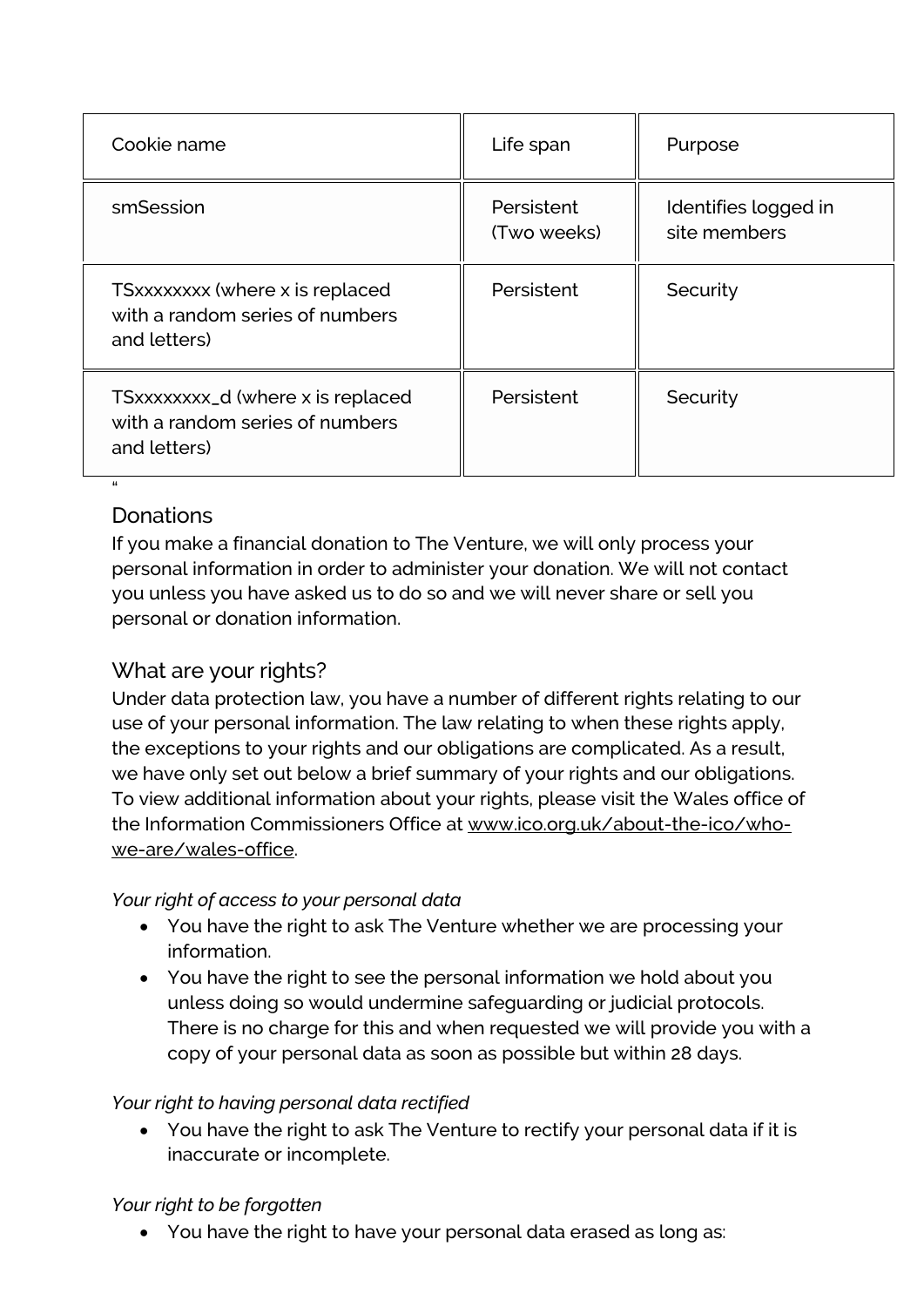o We no longer need this data in relation to the purpose for which it was obtained.

o Doing so would not undermine safeguarding and judicial protocols. Or if the legal ground for processing your personal data was consent and you are withdrawing that consent. This would only be undertaken if doing so would not undermine safeguarding and judicial protocols.

#### *Your right to data portability*

• In some circumstances you may have the right to ask us to provide you with an electric copy of your personal information either for your own use or to share with a third party. Where this right applies, you can ask us to transmit your personal data directly to the third party.

#### *Your right to object*

- You have the right to object to us processing your personal data where:
	- o The basis for our processing is that we have a legitimate interest to do so but you are adversely affected by us doing this

Or

o We are using your personal information for the purposes of direct marketing. Where this applies you have the right to ask us to stop processing your personal information. You can stop receiving information from The Venture at any time by contacting [JHumphreys@the-venture.co.uk.](mailto:JHumphreys@the-venture.co.uk)

#### *Your right to restrict processing*

• You have the right to block processing of your personal information. If The Venture are required to restrict our processing of your information we will be able to store it but not use it. We can only retain enough information about you to ensure that the restriction is respected in the future.

#### *Your right to withdraw consent*

- Where our use of your personal data is based on your consent, you have the right to withdraw consent. You can withdraw your consent in the following ways:
	- o Email: [JHumphreys@the-venture.co.uk](mailto:JHumphreys@the-venture.co.uk)
	- o Phone: 01978 355 761
	- o Post: The Venture I.C.C., Garner Road, Wrecsam, LL13 8SF.

Once we have received notification that you wish to withdraw your consent we will no longer process your information for the purposes that you originally agreed to. Please note, depending on our legal basis for processing your information, we may still process your data for different purposes.